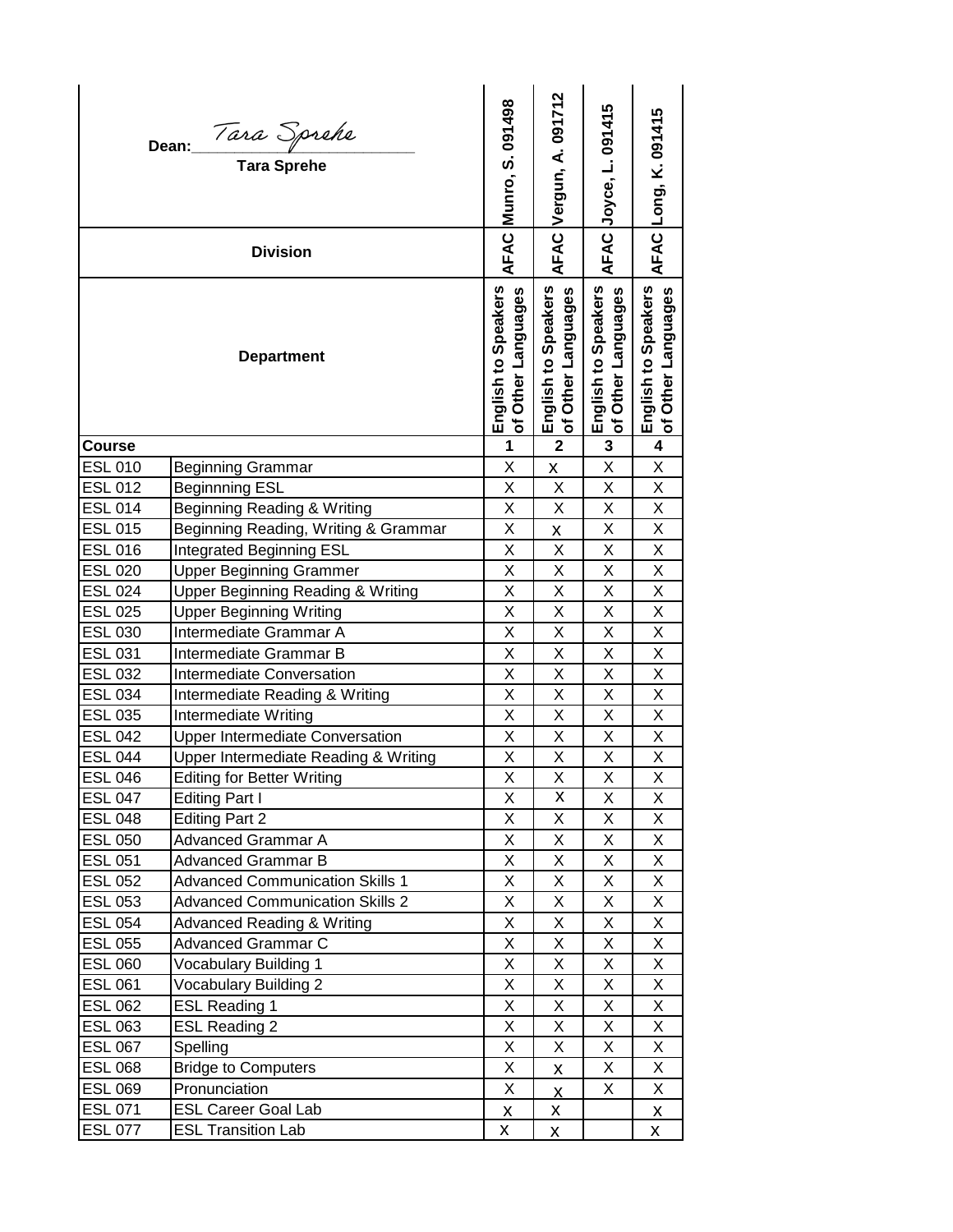| <b>ESL 080</b>       | <b>ESL Tutoring</b>                            | X                       | X                       | X                       | X                       |
|----------------------|------------------------------------------------|-------------------------|-------------------------|-------------------------|-------------------------|
| <b>ESL 082</b>       | Assess/Evaluate New Students                   | Χ                       | Χ                       | Χ                       | Χ                       |
| <b>ESL 083</b>       | <b>Educational Planning/Returning Students</b> | X                       | X                       | X                       | X                       |
| <b>ESL 088</b>       | Beg ESL Computer Skills Lab                    | Χ<br>X                  |                         |                         | X                       |
| <b>ESL 091</b>       | <b>ESL Skills Lab</b>                          | X                       | X                       | X                       | X                       |
| <b>PIE 010</b>       | <b>Beginning Grammar</b>                       | X                       | X                       | X                       | X                       |
| <b>PIE 012</b>       | <b>Beginning ESL</b>                           | X                       | X                       | X                       | Χ                       |
| <b>PIE 015</b>       | Beginning Reading, Writing & Grammar           | X.                      | X                       |                         | X                       |
| PIE 016              | Integrated Beginning ESL                       | X                       | X                       | Χ                       | X                       |
| $\overline{PIE}$ 020 | <b>Upper Beginning Grammar</b>                 | X                       | X                       | X                       | X                       |
| <b>PIE 024</b>       | <b>Upper Beginning Reading &amp; Writing</b>   | X                       | Χ                       | X                       | X                       |
| PIE 030              | Intermediate Grammar A                         | $\overline{\mathsf{x}}$ | $\overline{\mathsf{x}}$ | $\overline{\mathsf{x}}$ | $\overline{\mathsf{X}}$ |
| PIE 031              | Intermediate Grammar B                         | X                       | X                       | X                       | X                       |
| PIE 032              | Intermediate Conversation                      | X                       | X                       | X                       | $\overline{X}$          |
| <b>PIE 034</b>       | Intermediate Reading & Writing                 | X                       | X                       | Χ                       | X                       |
| <b>PIE 042</b>       | <b>Upper Intermediate Conversation</b>         | X                       | Χ                       | Χ                       | Χ                       |
| <b>PIE 044</b>       | Upper Intermediate Reading & Writing           | X                       | X                       | Χ                       | X                       |
| <b>PIE 046</b>       | <b>Editing for Better Writing</b>              | X                       | X                       | X                       | $\overline{X}$          |
| <b>PIE 048</b>       | <b>Editing Part 2</b>                          | X                       | X                       |                         | $\overline{\mathsf{x}}$ |
| PIE 050              | <b>Advanced Grammar A</b>                      | X                       | X                       | Χ                       | X                       |
| <b>PIE 051</b>       | <b>Advanced Grammar B</b>                      |                         | X                       | X                       | X                       |
| <b>PIE 052</b>       | <b>Advanced Communication Skills 1</b>         |                         | X                       | X                       | X                       |
| PIE 053              | <b>Advanced Communication Skills 2</b>         |                         | X                       | X                       | X                       |
| <b>PIE 054</b>       | <b>Advanced Reading &amp; Writing</b>          |                         | Χ                       | Χ                       | X                       |
| PIE 055              | <b>Advanced Grammar C</b>                      | X                       | X                       | X                       | X                       |
| PIE 060              | Vocabulary Building 1                          | X                       | X                       | X                       | X                       |
| PIE 061              | <b>Vocabulary Building 2</b>                   | X                       | X                       | X                       | X                       |
| PIE 062              | <b>ESL Reading 1</b>                           | $\overline{\mathsf{x}}$ | X                       | X                       | $\overline{\mathsf{x}}$ |
| PIE 063              | <b>ESL Reading 2</b>                           | X                       | X                       | X                       | X                       |
| PIE 067              | Spelling                                       | X                       | X                       | X                       | X                       |
| PIE 069              | Pronunciation                                  | X                       | X                       | Χ                       | X                       |
| <b>PIE 088</b>       | Beginning ESL Computer Skills Lab              | X                       | X                       | X                       | X                       |
| PIE 090              | <b>International Student Success</b>           | Χ                       | Χ                       | Χ                       | X                       |
| PIE 091              | PIE Skills Lab                                 | X                       | X                       |                         | $\underline{x}$         |
| <b>PIE 095</b>       | <b>PIE Tutoring</b>                            | $\overline{\mathsf{x}}$ | X                       | X                       | $\overline{\mathsf{x}}$ |